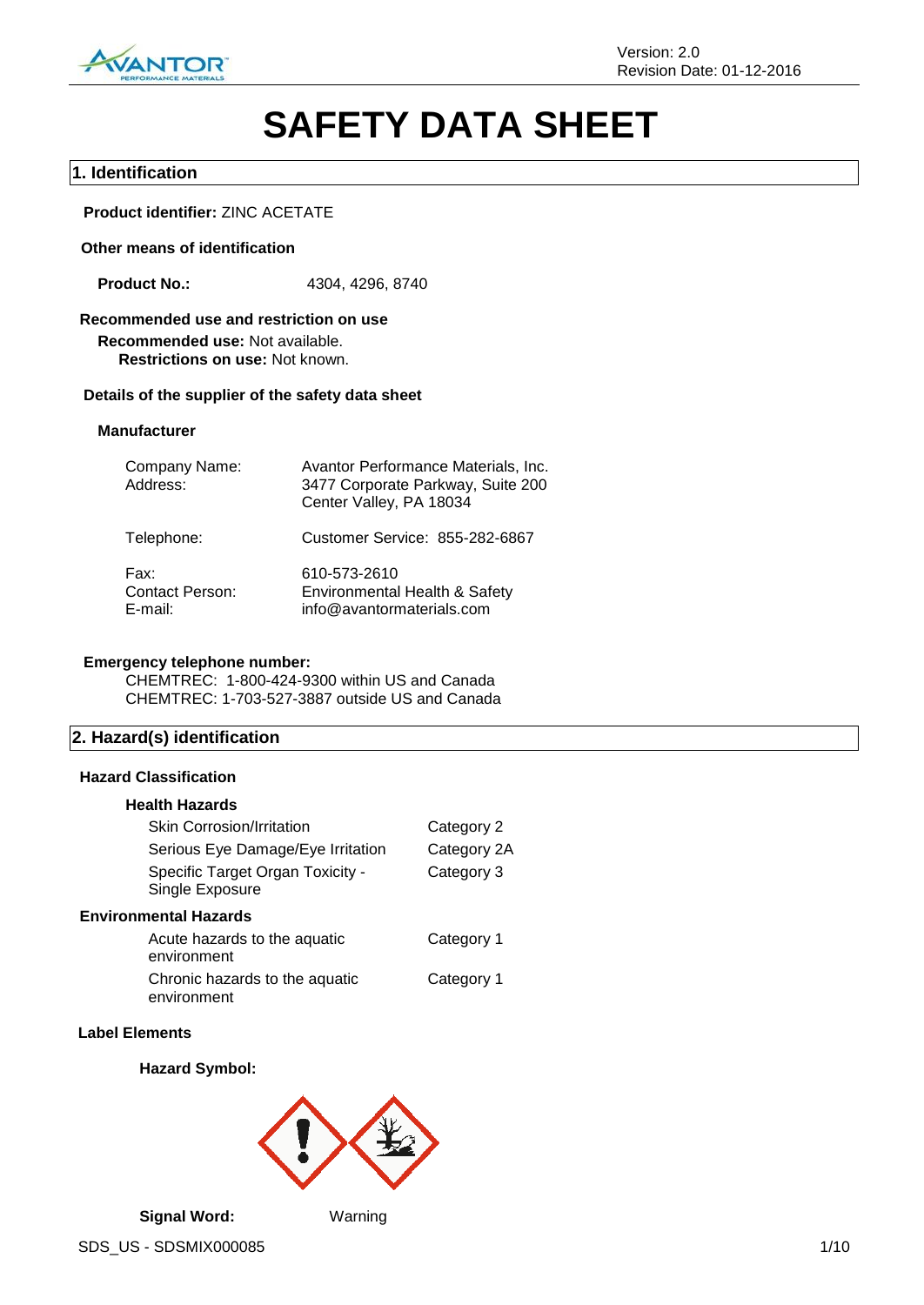

| <b>Hazard Statement:</b>                                    | Causes skin irritation.<br>Causes serious eye irritation.<br>May cause respiratory irritation.<br>May form combustible dust concentrations in air.<br>Very toxic to aquatic life with long lasting effects.                                                                                                                                                                                                                                                                                                     |
|-------------------------------------------------------------|-----------------------------------------------------------------------------------------------------------------------------------------------------------------------------------------------------------------------------------------------------------------------------------------------------------------------------------------------------------------------------------------------------------------------------------------------------------------------------------------------------------------|
| <b>Precautionary</b><br><b>Statement</b>                    |                                                                                                                                                                                                                                                                                                                                                                                                                                                                                                                 |
| <b>Prevention:</b>                                          | Wash hands thoroughly after handling. Wear protective gloves/protective<br>clothing/eye protection/face protection. Avoid breathing dust. Use only<br>outdoors or in a well-ventilated area. Avoid release to the environment.                                                                                                                                                                                                                                                                                  |
| <b>Response:</b>                                            | IF ON SKIN: Wash with plenty of soap and water. If skin irritation occurs:<br>Get medical advice/attention. Take off contaminated clothing. IF IN EYES:<br>Rinse cautiously with water for several minutes. Remove contact lenses, if<br>present and easy to do. Continue rinsing. If eye irritation persists: Get<br>medical advice/attention. IF INHALED: Remove person to fresh air and<br>keep comfortable for breathing. Call a POISON CENTER or<br>doctor/physician if you feel unwell. Collect spillage. |
| Storage:                                                    | Store in a well-ventilated place. Keep container tightly closed. Store locked<br>up.                                                                                                                                                                                                                                                                                                                                                                                                                            |
| Disposal:                                                   | Dispose of contents/container to an appropriate treatment and disposal<br>facility in accordance with applicable laws and regulations, and product<br>characteristics at time of disposal.                                                                                                                                                                                                                                                                                                                      |
| Other hazards which do not<br>result in GHS classification: | None.                                                                                                                                                                                                                                                                                                                                                                                                                                                                                                           |

# **3. Composition/information on ingredients**

# **Substances**

| <b>Chemical Identity</b>        | Common name and<br>synonyms | <b>CAS number</b> | Content in percent $(\%)^*$ |
|---------------------------------|-----------------------------|-------------------|-----------------------------|
| ZINC ACETATE (HYDRATED<br>FORM) |                             | 5970-45-6         | 98 - 100%                   |

All concentrations are percent by weight unless ingredient is a gas. Gas concentrations are in percent by volume.

# **4. First-aid measures**

| <b>General information:</b> | Get medical advice/attention if you feel unwell. Show this safety data sheet<br>to the doctor in attendance.                                                          |
|-----------------------------|-----------------------------------------------------------------------------------------------------------------------------------------------------------------------|
| Ingestion:                  | Call a POISON CENTER or doctor/physician if you feel unwell. Rinse<br>mouth.                                                                                          |
| Inhalation:                 | Move to fresh air. Get medical attention if symptoms persist.                                                                                                         |
| <b>Skin Contact:</b>        | Rinse with water. Get medical attention if symptoms occur.                                                                                                            |
| Eye contact:                | Immediately flush with plenty of water for at least 15 minutes. If easy to do,<br>remove contact lenses. If eye irritation persists: Get medical<br>advice/attention. |

# **Most important symptoms/effects, acute and delayed**

#### **Symptoms:** Irritating to eyes, respiratory system and skin.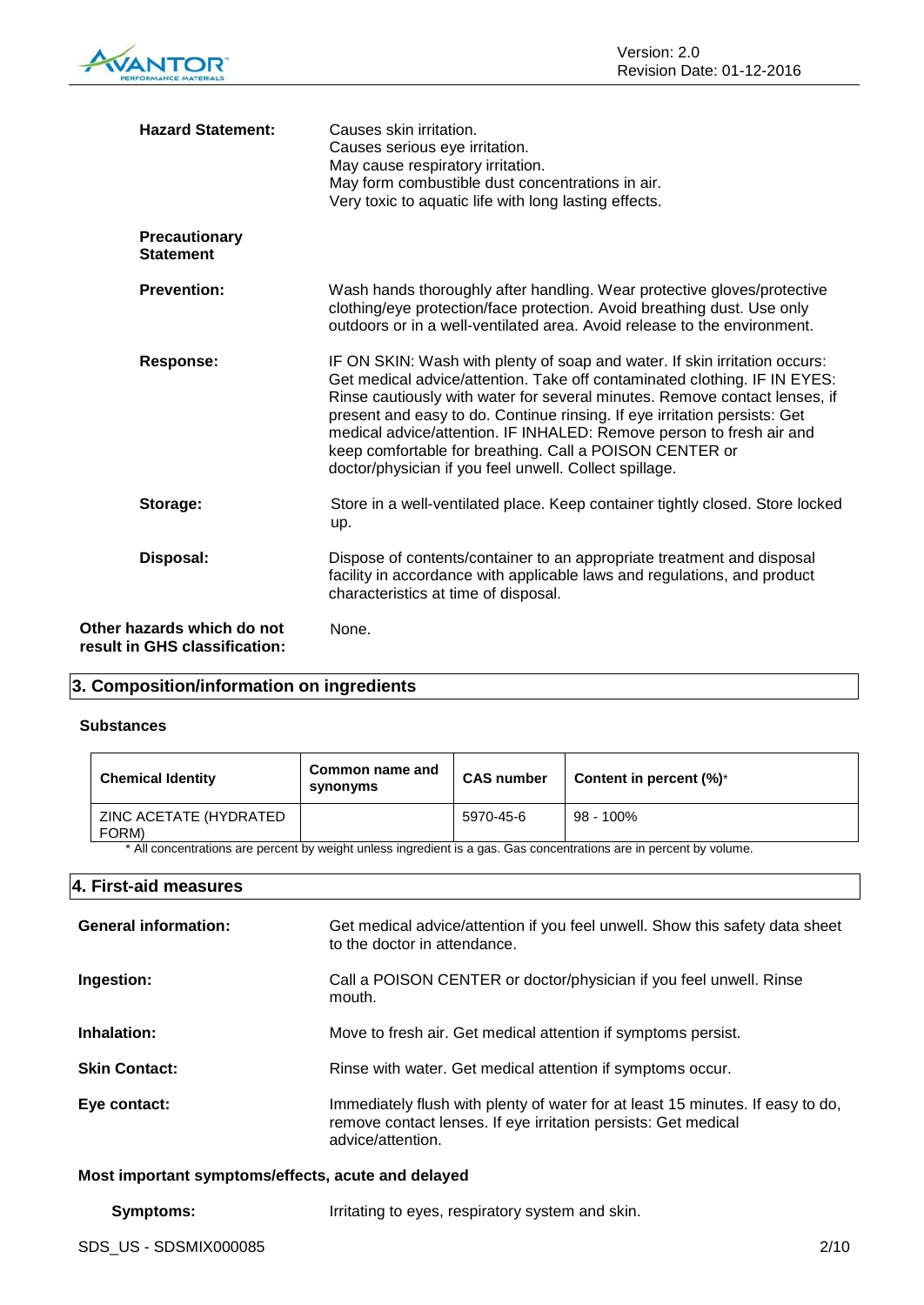

| Hazards:                                                                          | Irritant.                                                                                                                                                                                                                                                                                                                                                                               |  |  |
|-----------------------------------------------------------------------------------|-----------------------------------------------------------------------------------------------------------------------------------------------------------------------------------------------------------------------------------------------------------------------------------------------------------------------------------------------------------------------------------------|--|--|
| Indication of immediate medical attention and special treatment needed            |                                                                                                                                                                                                                                                                                                                                                                                         |  |  |
| Treatment:                                                                        | Treat symptomatically. Symptoms may be delayed.                                                                                                                                                                                                                                                                                                                                         |  |  |
| 5. Fire-fighting measures                                                         |                                                                                                                                                                                                                                                                                                                                                                                         |  |  |
| <b>General Fire Hazards:</b>                                                      | Powdered material may form explosive dust-air mixtures.                                                                                                                                                                                                                                                                                                                                 |  |  |
| Suitable (and unsuitable) extinguishing media                                     |                                                                                                                                                                                                                                                                                                                                                                                         |  |  |
| <b>Suitable extinguishing</b><br>media:                                           | Use fire-extinguishing media appropriate for surrounding materials.                                                                                                                                                                                                                                                                                                                     |  |  |
| <b>Unsuitable extinguishing</b><br>media:                                         | None known.                                                                                                                                                                                                                                                                                                                                                                             |  |  |
| Specific hazards arising from<br>the chemical:                                    | Dust may form explosive mixture with air.                                                                                                                                                                                                                                                                                                                                               |  |  |
| Special protective equipment and precautions for firefighters                     |                                                                                                                                                                                                                                                                                                                                                                                         |  |  |
| <b>Special fire fighting</b><br>procedures:                                       | Move containers from fire area if you can do so without risk. Use water<br>spray to keep fire-exposed containers cool. Cool containers exposed to<br>flames with water until well after the fire is out.                                                                                                                                                                                |  |  |
| <b>Special protective equipment</b><br>for fire-fighters:                         | Firefighters must use standard protective equipment including flame<br>retardant coat, helmet with face shield, gloves, rubber boots, and in<br>enclosed spaces, SCBA.                                                                                                                                                                                                                  |  |  |
| 6. Accidental release measures                                                    |                                                                                                                                                                                                                                                                                                                                                                                         |  |  |
| <b>Personal precautions,</b><br>protective equipment and<br>emergency procedures: | Keep unauthorized personnel away. Keep upwind. Ventilate closed spaces<br>before entering them. Avoid inhalation of dust. Do not touch damaged<br>containers or spilled material unless wearing appropriate protective<br>clothing.                                                                                                                                                     |  |  |
| <b>Methods and material for</b><br>containment and cleaning<br>up:                | Avoid dust formation. Sweep up and place in a clearly labeled container for<br>chemical waste. Clean surface thoroughly to remove residual<br>contamination.                                                                                                                                                                                                                            |  |  |
| <b>Notification Procedures:</b>                                                   | Dike for later disposal. Prevent entry into waterways, sewer, basements or<br>confined areas. Stop the flow of material, if this is without risk. Inform<br>authorities if large amounts are involved.                                                                                                                                                                                  |  |  |
| <b>Environmental Precautions:</b>                                                 | Prevent further leakage or spillage if safe to do so. Avoid discharge into<br>drains, water courses or onto the ground.                                                                                                                                                                                                                                                                 |  |  |
| 7. Handling and storage                                                           |                                                                                                                                                                                                                                                                                                                                                                                         |  |  |
| Precautions for safe handling:                                                    | Avoid generation and spreading of dust. Dust may form explosive mixture<br>with air. DO NOT handle, store or open near an open flame, sources of<br>heat or sources of ignition. Protect material from direct sunlight. Use non-<br>sparking hand tools and explosion-proof electrical equipment. Ground<br>container and transfer equipment to eliminate static electric sparks. Avoid |  |  |

breathing dust or vapor. Avoid contact with eyes, skin, and clothing. Use only with adequate ventilation. Wash hands thoroughly after handling. See

Section 8 of the SDS for Personal Protective Equipment.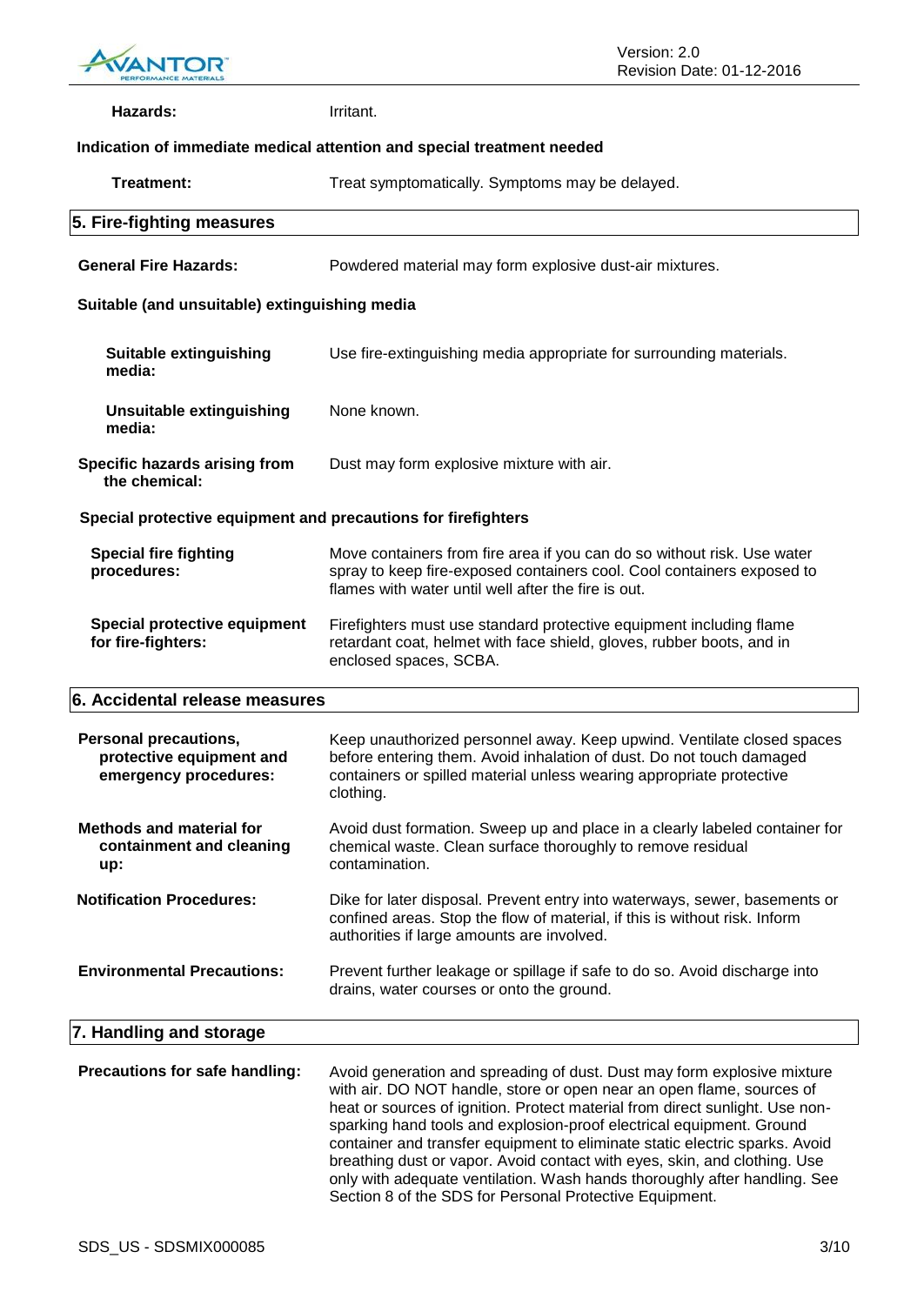

| Conditions for safe storage,<br>including any<br>incompatibilities: | Keep container tightly closed. Store in a well-ventilated place.                                                                                                                                                                                                                                                                                                                                             |  |
|---------------------------------------------------------------------|--------------------------------------------------------------------------------------------------------------------------------------------------------------------------------------------------------------------------------------------------------------------------------------------------------------------------------------------------------------------------------------------------------------|--|
| 8. Exposure controls/personal protection                            |                                                                                                                                                                                                                                                                                                                                                                                                              |  |
| <b>Control Parameters</b>                                           |                                                                                                                                                                                                                                                                                                                                                                                                              |  |
| <b>Occupational Exposure Limits</b>                                 |                                                                                                                                                                                                                                                                                                                                                                                                              |  |
|                                                                     | None of the components have assigned exposure limits.                                                                                                                                                                                                                                                                                                                                                        |  |
| <b>Appropriate Engineering</b><br><b>Controls</b>                   | No data available.                                                                                                                                                                                                                                                                                                                                                                                           |  |
|                                                                     | Individual protection measures, such as personal protective equipment                                                                                                                                                                                                                                                                                                                                        |  |
| <b>General information:</b>                                         | Good general ventilation (typically 10 air changes per hour) should be used.<br>Ventilation rates should be matched to conditions. If applicable, use<br>process enclosures, local exhaust ventilation, or other engineering controls<br>to maintain airborne levels below recommended exposure limits. If<br>exposure limits have not been established, maintain airborne levels to an<br>acceptable level. |  |
| <b>Eye/face protection:</b>                                         | Wear safety glasses with side shields (or goggles).                                                                                                                                                                                                                                                                                                                                                          |  |
| <b>Skin Protection</b><br><b>Hand Protection:</b>                   | Chemical resistant gloves                                                                                                                                                                                                                                                                                                                                                                                    |  |
| Other:                                                              | Wear suitable protective clothing.                                                                                                                                                                                                                                                                                                                                                                           |  |
| <b>Respiratory Protection:</b>                                      | In case of inadequate ventilation use suitable respirator.                                                                                                                                                                                                                                                                                                                                                   |  |
| <b>Hygiene measures:</b>                                            | Provide eyewash station and safety shower. Always observe good personal<br>hygiene measures, such as washing after handling the material and before<br>eating, drinking, and/or smoking. Routinely wash work clothing and<br>protective equipment to remove contaminants.                                                                                                                                    |  |

# **9. Physical and chemical properties**

# **Appearance**

| <b>Physical state:</b>                                | solid                   |      |
|-------------------------------------------------------|-------------------------|------|
| Form:                                                 | Crystals or powder.     |      |
| Color:                                                | White                   |      |
| Odor:                                                 | Slight acetic acid odor |      |
| <b>Odor threshold:</b>                                | No data available.      |      |
| pH:                                                   | No data available.      |      |
| <b>Melting point/freezing point:</b>                  | 237 °C                  |      |
| Initial boiling point and boiling range:              | No data available.      |      |
| <b>Flash Point:</b>                                   | not applicable          |      |
| <b>Evaporation rate:</b>                              | No data available.      |      |
| Flammability (solid, gas):                            | No data available.      |      |
| Upper/lower limit on flammability or explosive limits |                         |      |
| Flammability limit - upper (%):                       | No data available.      |      |
| Flammability limit - lower (%):                       | No data available.      |      |
| Explosive limit - upper (%):                          | No data available.      |      |
| Explosive limit - lower (%):                          | No data available.      |      |
| Vapor pressure:                                       | No data available.      |      |
| Vapor density:                                        | No data available.      |      |
| SDS US - SDSMIX000085                                 |                         | 4/10 |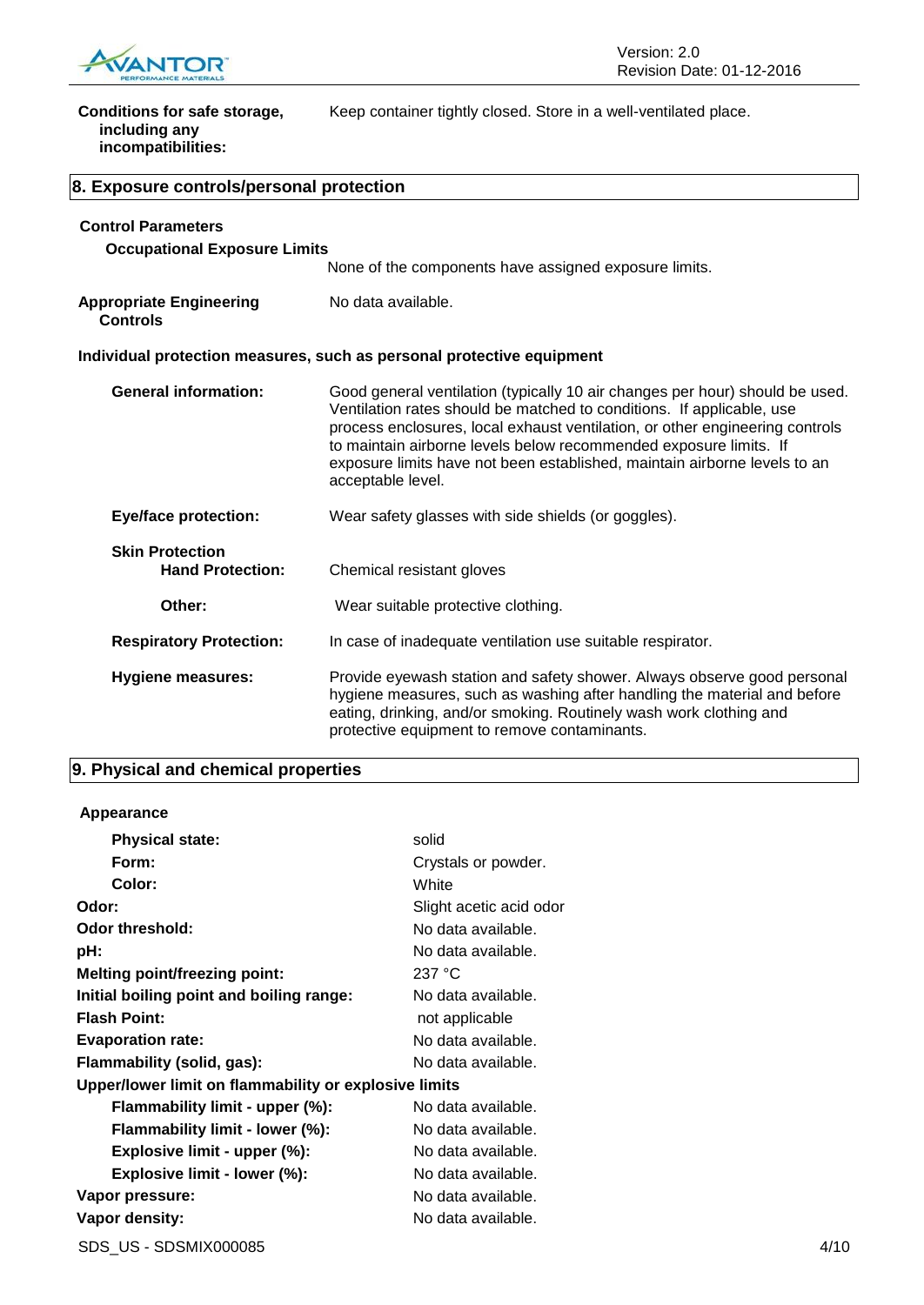

| <b>Relative density:</b>                 | 1.74 $(20 °C)$                  |
|------------------------------------------|---------------------------------|
| Solubility(ies)                          |                                 |
| <b>Solubility in water:</b>              | 430 g/l                         |
| Solubility (other):                      | No data available.              |
| Partition coefficient (n-octanol/water): | No data available.              |
| Auto-ignition temperature:               | No data available.              |
| Decomposition temperature:               | No data available.              |
| <b>Viscosity:</b>                        | No data available.              |
| Other information                        |                                 |
| <b>Molecular weight:</b>                 | 219.50 g/mol (C2H4O2.H2O.1/2Zn) |
| 10. Stability and reactivity             |                                 |

| <b>Reactivity:</b>                                 | No dangerous reaction known under conditions of normal use. |
|----------------------------------------------------|-------------------------------------------------------------|
| <b>Chemical Stability:</b>                         | Material is stable under normal conditions.                 |
| <b>Possibility of hazardous</b><br>reactions:      | Hazardous polymerization does not occur.                    |
| <b>Conditions to avoid:</b>                        | Heat, sparks, flames. Contact with incompatible materials.  |
| <b>Incompatible Materials:</b>                     | Strong oxidizing agents. Alkalies.                          |
| <b>Hazardous Decomposition</b><br><b>Products:</b> | By heating and fire, toxic vapors/gases may be formed.      |

# **11. Toxicological information**

| Ingestion:           | Information on likely routes of exposure<br>May be harmful if swallowed. May cause irritation of the gastrointestinal<br>tract. |
|----------------------|---------------------------------------------------------------------------------------------------------------------------------|
| Inhalation:          | May cause irritation to the respiratory system.                                                                                 |
| <b>Skin Contact:</b> | Causes mild skin irritation.                                                                                                    |
| Eye contact:         | Causes serious eye irritation.                                                                                                  |

# **Information on toxicological effects**

**Acute toxicity (list all possible routes of exposure)**

| Oral<br>Product:                      | No data available.           |
|---------------------------------------|------------------------------|
| Dermal<br>Product:                    | No data available.           |
| <b>Inhalation</b><br>Product:         | No data available.           |
| Repeated dose toxicity<br>Product:    | No data available.           |
| Skin Corrosion/Irritation<br>Product: | Causes mild skin irritation. |

# **Serious Eye Damage/Eye Irritation**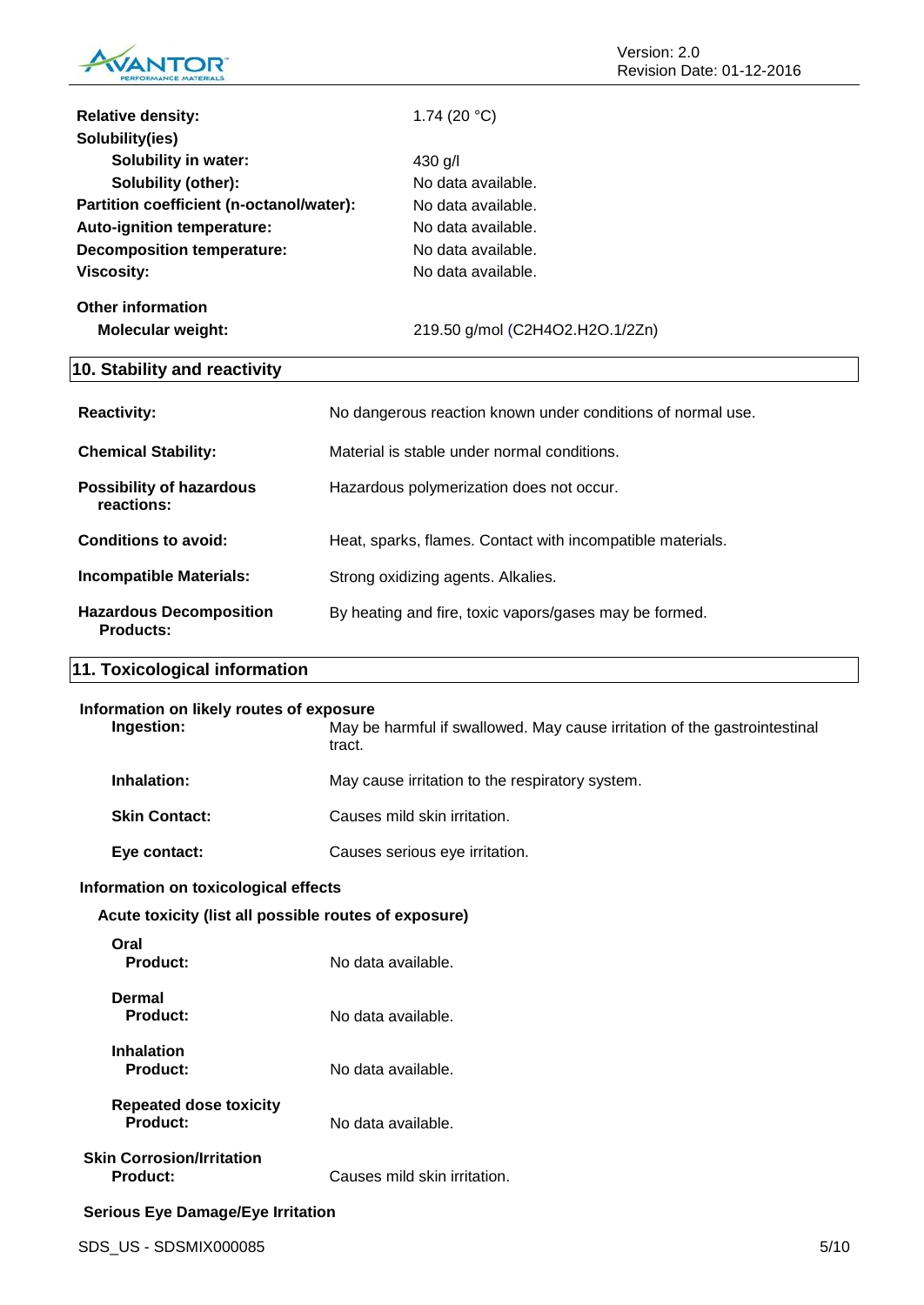

| <b>Product:</b>                                                                                              | Causes serious eye irritation.                             |
|--------------------------------------------------------------------------------------------------------------|------------------------------------------------------------|
| <b>Respiratory or Skin Sensitization</b><br>Product:                                                         | Not a skin sensitizer.                                     |
| Carcinogenicity<br><b>Product:</b>                                                                           | This substance has no evidence of carcinogenic properties. |
| IARC Monographs on the Evaluation of Carcinogenic Risks to Humans:<br>No carcinogenic components identified  |                                                            |
| US. National Toxicology Program (NTP) Report on Carcinogens:<br>No carcinogenic components identified        |                                                            |
| US. OSHA Specifically Regulated Substances (29 CFR 1910.1001-1050):<br>No carcinogenic components identified |                                                            |
| <b>Germ Cell Mutagenicity</b>                                                                                |                                                            |
| In vitro<br><b>Product:</b>                                                                                  | No mutagenic components identified                         |
| In vivo<br>Product:                                                                                          | No mutagenic components identified                         |
| <b>Reproductive toxicity</b><br>Product:                                                                     | No components toxic to reproduction                        |
| <b>Specific Target Organ Toxicity - Single Exposure</b><br>Product:                                          | Respiratory tract irritation.                              |
| <b>Specific Target Organ Toxicity - Repeated Exposure</b><br>Product:<br>None known.                         |                                                            |
| <b>Aspiration Hazard</b><br>Product:                                                                         | Not classified                                             |
| Other effects:                                                                                               | None known.                                                |

# **12. Ecological information**

# **Ecotoxicity:**

# **Acute hazards to the aquatic environment:**

| <b>Fish</b><br>Product:                                           | No data available.                                |
|-------------------------------------------------------------------|---------------------------------------------------|
| Specified substance(s):<br><b>ZINC ACETATE</b><br>(HYDRATED FORM) | LC 50 (Rainbow Trout, 96 h): calculated 0.66 mg/l |
| <b>Aquatic Invertebrates</b><br><b>Product:</b>                   | No data available.                                |
| Chronic hazards to the aquatic environment:                       |                                                   |

# **Fish**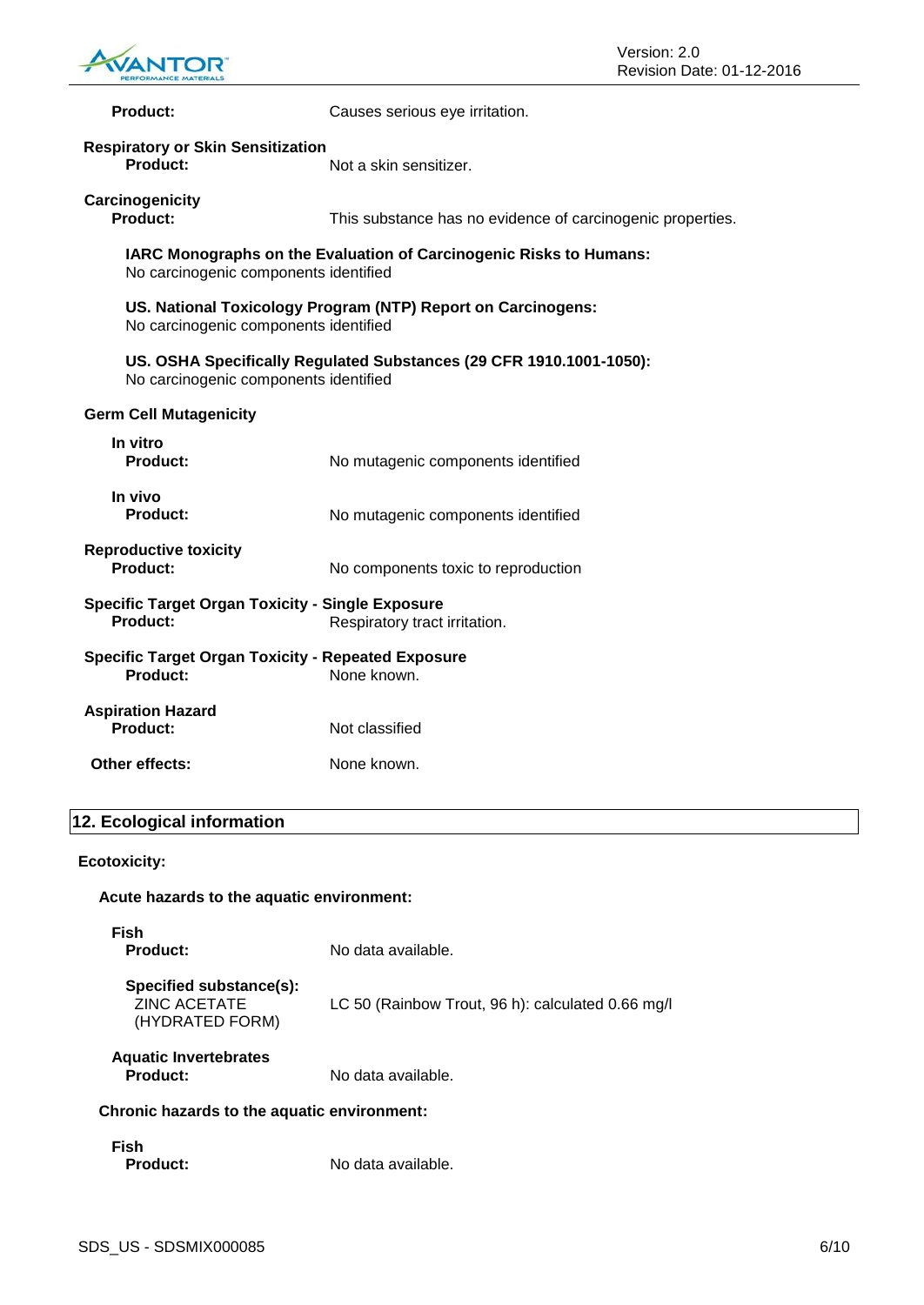

| <b>Aquatic Invertebrates</b><br><b>Product:</b>                                                                                      | No data available.                                                                                         |
|--------------------------------------------------------------------------------------------------------------------------------------|------------------------------------------------------------------------------------------------------------|
| <b>Toxicity to Aquatic Plants</b><br><b>Product:</b>                                                                                 | No data available.                                                                                         |
| <b>Persistence and Degradability</b>                                                                                                 |                                                                                                            |
| <b>Biodegradation</b><br><b>Product:</b>                                                                                             | There are no data on the degradability of this product.                                                    |
| <b>BOD/COD Ratio</b><br><b>Product:</b>                                                                                              | No data available.                                                                                         |
| <b>Bioaccumulative Potential</b><br><b>Bioconcentration Factor (BCF)</b><br><b>Product:</b>                                          | No data available on bioaccumulation.                                                                      |
| Partition Coefficient n-octanol / water (log Kow)<br><b>Product:</b>                                                                 | No data available.                                                                                         |
| <b>Mobility in Soil:</b>                                                                                                             | No data available.                                                                                         |
| <b>Other Adverse Effects:</b>                                                                                                        | Very toxic to aquatic life with long lasting effects.                                                      |
| 13. Disposal considerations                                                                                                          |                                                                                                            |
| <b>Disposal instructions:</b>                                                                                                        | Discharge, treatment, or disposal may be subject to national, state, or local<br>laws.                     |
| <b>Contaminated Packaging:</b>                                                                                                       | Since emptied containers retain product residue, follow label warnings even<br>after container is emptied. |
| 14. Transport information                                                                                                            |                                                                                                            |
| <b>DOT</b><br><b>UN Number:</b><br><b>UN Proper Shipping Name:</b>                                                                   | <b>UN 3077</b><br>Environmentally hazardous substance, solid, n.o.s. (ZINC<br>ACETATE)                     |
| <b>Transport Hazard Class(es)</b><br>Class(es):<br>Label(s):<br>Packing Group:<br>Marine Pollutant:<br>Special precautions for user: | $\boldsymbol{9}$<br>$\boldsymbol{9}$<br>III<br>Yes                                                         |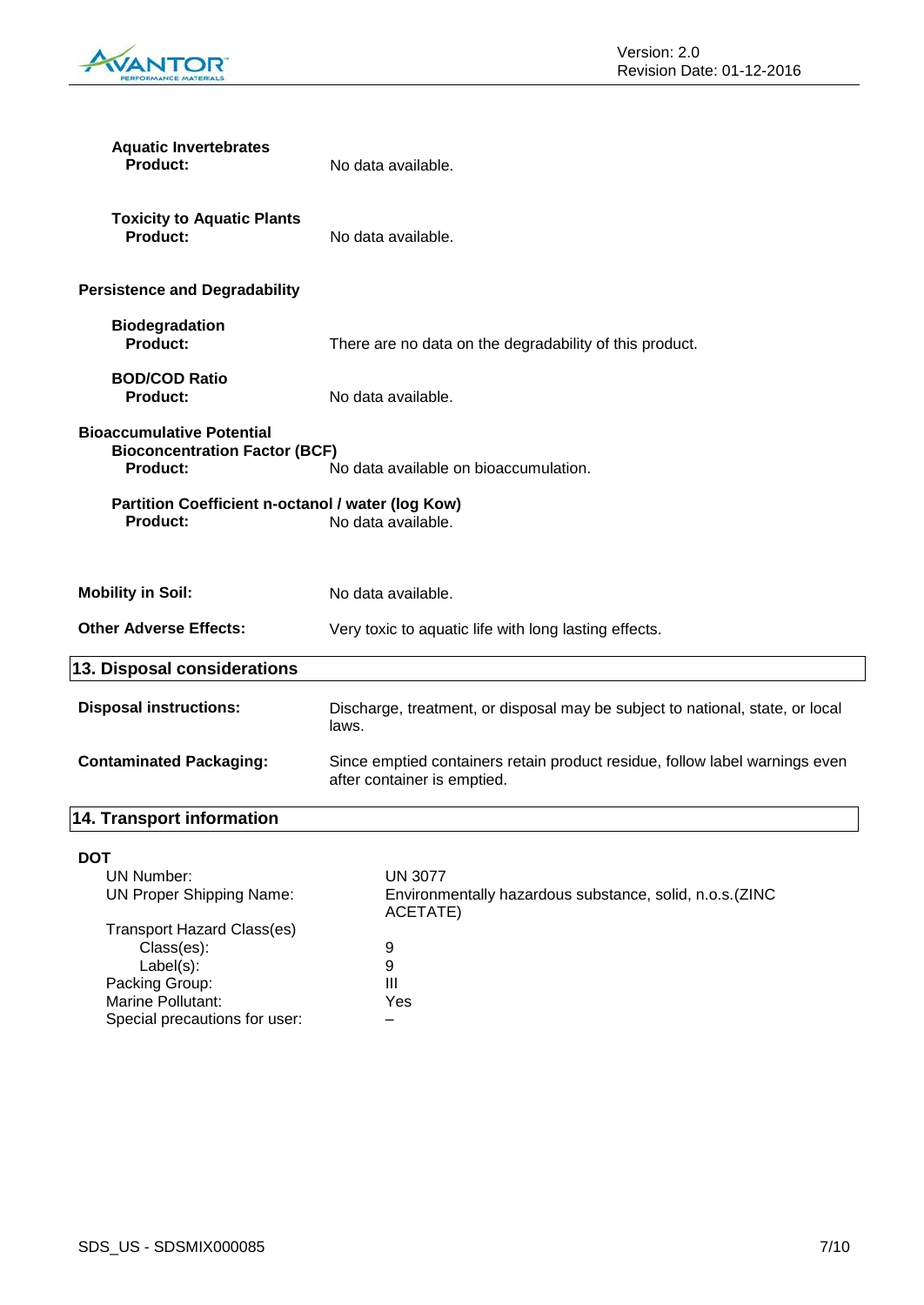

| <b>IMDG</b>                       |                                                                      |
|-----------------------------------|----------------------------------------------------------------------|
| UN Number:                        | <b>UN 3077</b>                                                       |
| <b>UN Proper Shipping Name:</b>   | ENVIRONMENTALLY HAZARDOUS SUBSTANCE, SOLID,<br>N.O.S.(ZINC ACETATE)  |
| <b>Transport Hazard Class(es)</b> |                                                                      |
| Class(es):                        | 9                                                                    |
| $Label(s)$ :                      | 9                                                                    |
| $EmS$ No.:                        | $F-A, S-F$                                                           |
| Packing Group:                    | Ш                                                                    |
| Marine Pollutant:                 | Yes                                                                  |
| Special precautions for user:     |                                                                      |
| <b>IATA</b>                       |                                                                      |
| UN Number:                        | <b>UN 3077</b>                                                       |
| Proper Shipping Name:             | Environmentally hazardous substance, solid, n.o.s. (ZINC<br>ACETATE) |
| Transport Hazard Class(es):       |                                                                      |
| Class(es):                        | 9                                                                    |
| $Label(s)$ :                      | 9                                                                    |
| Marine Pollutant:                 | Yes                                                                  |
| Packing Group:                    | Ш                                                                    |
| Special precautions for user:     |                                                                      |
| 15. Regulatory information        |                                                                      |

#### **US Federal Regulations**

# **TSCA Section 12(b) Export Notification (40 CFR 707, Subpt. D)**

**US. OSHA Specifically Regulated Substances (29 CFR 1910.1001-1050)** None present or none present in regulated quantities.

#### **CERCLA Hazardous Substance List (40 CFR 302.4):**

| <b>Chemical Identity</b> | Reportable quantity |
|--------------------------|---------------------|
| ZINC ACETATE             | 1000 lbs.           |
| (HYDRATED FORM)          |                     |

#### **Superfund Amendments and Reauthorization Act of 1986 (SARA)**

**Hazard categories** Acute (Immediate)

# Fire

**SARA 302 Extremely Hazardous Substance**

None present or none present in regulated quantities.

# **SARA 304 Emergency Release Notification**

| <b>Chemical Identity</b> |                   | <b>Reportable quantity</b> |
|--------------------------|-------------------|----------------------------|
| ZINC.                    | ACETATE 1000 lbs. |                            |
| (HYDRATED FORM)          |                   |                            |

#### **SARA 311/312 Hazardous Chemical**

ZINC ACETATE (HYDRATED FORM)

**Chemical Identity Threshold Planning Quantity** 10000 lbs

#### **SARA 313 (TRI Reporting)**

| <b>Chemical Identity</b> |
|--------------------------|
| ZINC ACETATE             |
| (HYDRATED FORM)          |

**Reporting threshold for other users** 10000 lbs 25000 lbs.

**Reporting threshold for manufacturing and processing**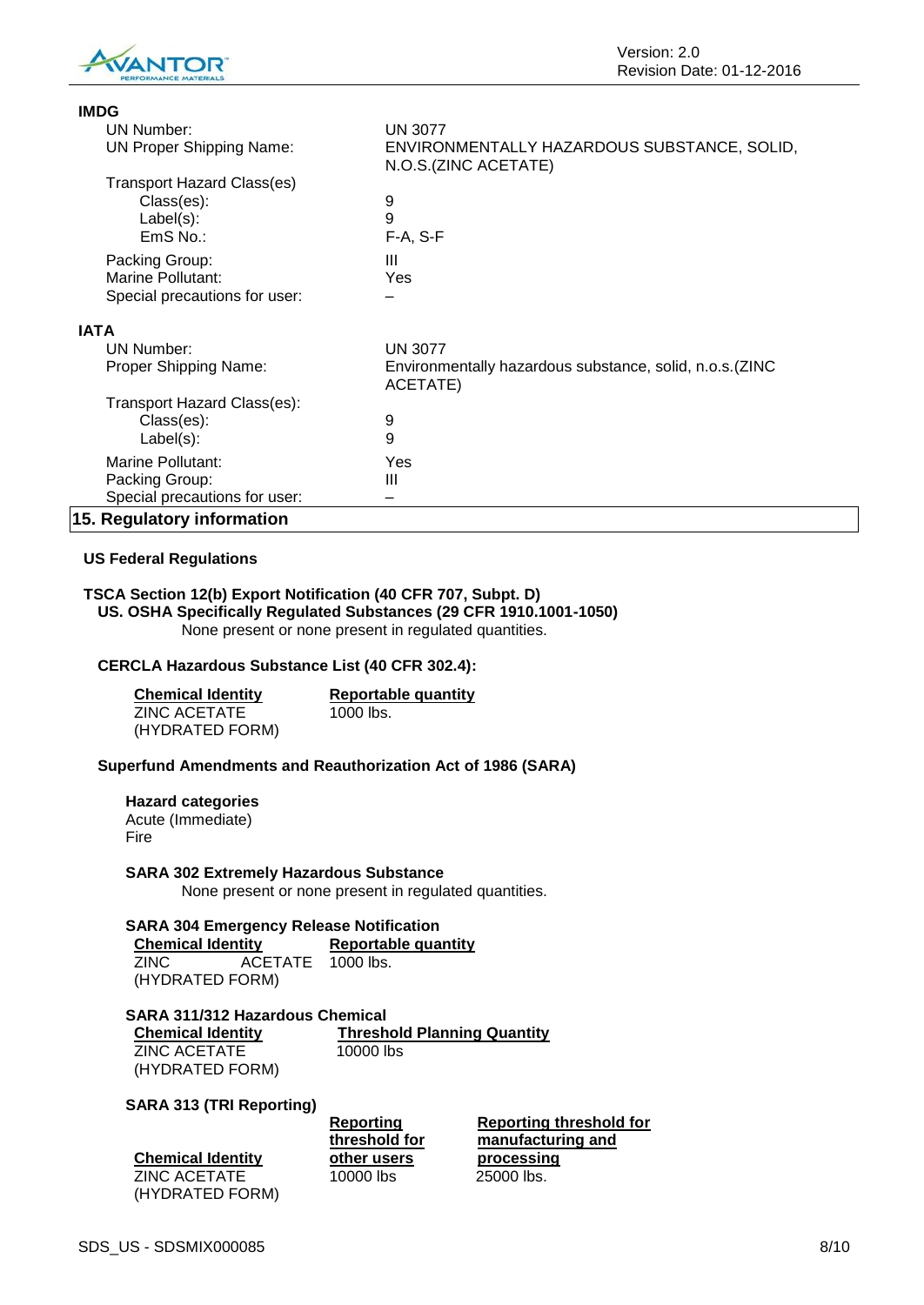

#### **Clean Water Act Section 311 Hazardous Substances (40 CFR 117.3)**

ZINC ACETATE (HYDRATED FORM)

**Chemical Identity Reportable quantity** Reportable quantity: 1000 lbs.

**Clean Air Act (CAA) Section 112(r) Accidental Release Prevention (40 CFR 68.130):** None present or none present in regulated quantities.

#### **US State Regulations**

#### **US. California Proposition 65**

No ingredient regulated by CA Prop 65 present.

# **US. New Jersey Worker and Community Right-to-Know Act Chemical Identity**

ZINC ACETATE (HYDRATED FORM)

#### **US. Massachusetts RTK - Substance List**

#### **Chemical Identity**

ZINC ACETATE (HYDRATED FORM)

#### **US. Pennsylvania RTK - Hazardous Substances**

**Chemical Identity** ZINC ACETATE (HYDRATED FORM)

#### **US. Rhode Island RTK**

**Chemical Identity** ZINC ACETATE (HYDRATED FORM)

# **Inventory Status:**

| Australia AICS:                          | On or in compliance with the inventory |
|------------------------------------------|----------------------------------------|
| Canada DSL Inventory List:               | On or in compliance with the inventory |
| EINECS, ELINCS or NLP:                   | On or in compliance with the inventory |
| Japan (ENCS) List:                       | On or in compliance with the inventory |
| China Inv. Existing Chemical Substances: | On or in compliance with the inventory |
| Korea Existing Chemicals Inv. (KECI):    | On or in compliance with the inventory |
| Canada NDSL Inventory:                   | Not in compliance with the inventory.  |
| Philippines PICCS:                       | On or in compliance with the inventory |
| US TSCA Inventory:                       | On or in compliance with the inventory |
| New Zealand Inventory of Chemicals:      | On or in compliance with the inventory |
| Japan ISHL Listing:                      | Not in compliance with the inventory.  |
| Japan Pharmacopoeia Listing:             | Not in compliance with the inventory.  |

**16.Other information, including date of preparation or last revision**

#### **NFPA Hazard ID**



Hazard rating: 0 - Minimal; 1 - Slight;  $\frac{2}{10}$ Moderate; 3 - Serious; 4 - Severe; RNP - Rating not possible

#### **Issue Date:** 01-12-2016